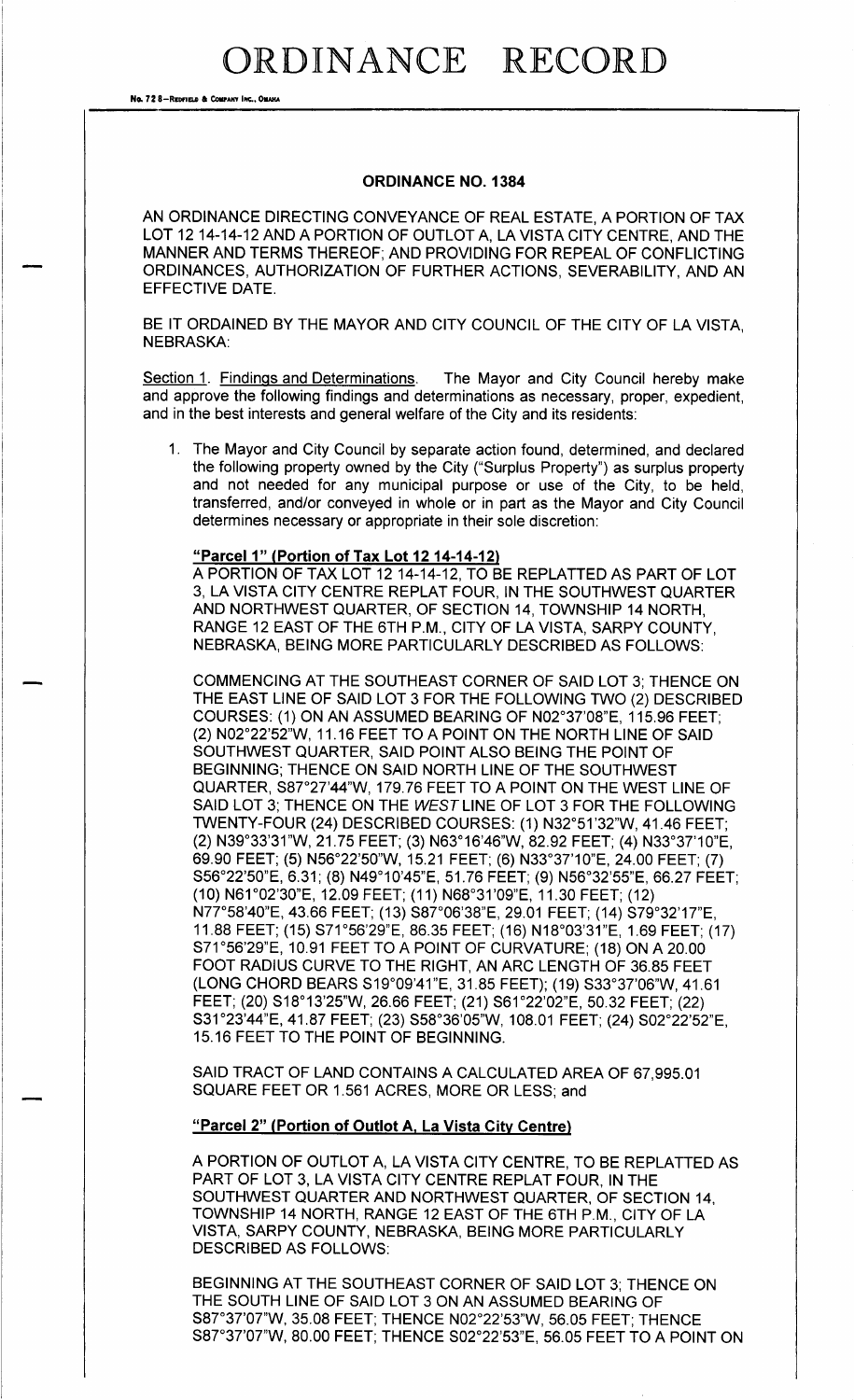# ORDINANCE RECORD

No. 72 8-REDFIELD & COMPANY INC., OMAHA

SAID SOUTH LINE OF LOT 3; THENCE ON SAID SOUTH LINE OF LOT 3 S87°37'07"W, 35.76 FEET TO THE SOUTHWEST CORNER OF SAID LOT 3; THENCE ON THE WEST LINE OF SAID LOT 3 FOR THE FOLLOWING THREE 3) DESCRIBED COURSES: ( 1) N07° 22' 52" W, 123. 61 FEET; ( 2) S87° 37' 08"W, 6. 25 FEET; ( 3) N32° 51' 32"W, 3. 53 FEET; THENCE N87° 27' 28"E, 179. 76 FEET TO A POINT ON THE EAST LINE OF SAID LOT 3; THENCE ON SAID EAST LINE OF LOT 3 FOR THE FOLLOWING TWO (2) DESCRIBED COURSES: (1) S02° 22' 52" E, 11. 17 FEET; ( 2) S02° 37' 08" W, 115. 96 FEET TO THE POINT OF BEGINNING.

SAID TRACT OF LAND CONTAINS A CALCULATED AREA OF 16, 003. 10 SQUARE FEET OR 0. 367 ACRES, MORE OR LESS;

which findings, determinations, and declarations are hereby ratified, affirmed, and approved. La Vista City Centre Replat Four, as approved and on file with the La Vista City Clerk, is attached as Exhibit A and incorporated herein by this reference, which Exhibit includes a general depiction of the part of Lot 3, La Vista City Centre Replat Four constituting Parcel 1, and a general depiction of the part of Lot 3, La Vista City Centre Replat Four constituting Parcel 2.

- 2. The City desires to construct additional public improvements for which additional real property is needed ("Property Needed for Public Improvements").
- The City desires to transfer and convey the Surplus Property in consideration and exchange for Property Needed for Public Improvements.

Section 2. Directing Conveyance. It is hereby declared necessary, expedient, proper and for the public good for the City, upon payment or provision of applicable consideration, to sell and convey the Surplus Property in exchange for Property Needed for Public Improvements and according to the following manner and terms of conveyance (" Manner and Terms of Conveyance")

Manner of Sale: Deed or other appropriate instrument of conveyance from City. Terms of Sale:

- 1) Property Description: See Section <sup>1</sup> above.
- 2) Consideration to be paid or provided to City: Consideration is anticipated to be receipt by the City of equivalent real property in exchange for public uses to the south, the location and boundaries of which to be determined by survey and subject to approval of the City Administrator; or such other appropriate equivalent consideration as approved by the City Administrator.
- 3) Method of Payment: Delivery and exchange of deeds or other appropriate instruments of conveyance or equivalent consideration at closing.
- 4) Closing Date: As the parties agree.
- 5) Purchaser: City Centre Music Venue, LLC or its assignee,

in addition to any other provisions of this Ordinance, which sale, conveyance and Manner and Terms of Conveyance are hereby found and deemed to be in the best interests of the City. It is hereby directed that the Surplus Property be conveyed according to the Manner and Terms of Conveyance. Provided, however, notwithstanding anything in this Ordinance to the contrary, the direction, sale, conveyance, and use of the Surplus Property by the grantee or the grantee's successors or assigns pursuant to this Ordinance shall be subject to any required relocation or consent of the owner of any utilities using the Surplus Property, and adoption and satisfaction of all amendments and conditions of the La Vista Redevelopment Plan for the 84<sup>th</sup> Street Redevelopment Area, Comprehensive Development Plan, and any applicable redevelopment contract, subdivision agreement, or other documents, agreements, or instruments now or hereafter adopted, amended, governing or otherwise relating to redevelopment or use of the Surplus Property, in form and content satisfactory to the City Administrator, and satisfaction of any other applicable requirements of the Community Development Law or other applicable laws.

Section 3. Repeal of Conflicting Ordinances. Any ordinances or parts of ordinances as previously enacted that are in conflict with this Ordinance or parts of this Ordinance are hereby repealed to the extent necessary to eliminate such conflict.

Section 4. Further Actions. The Mayor, City Administrator, City Clerk, or such other persons as the City Administrator may designate, each shall have full power and authority